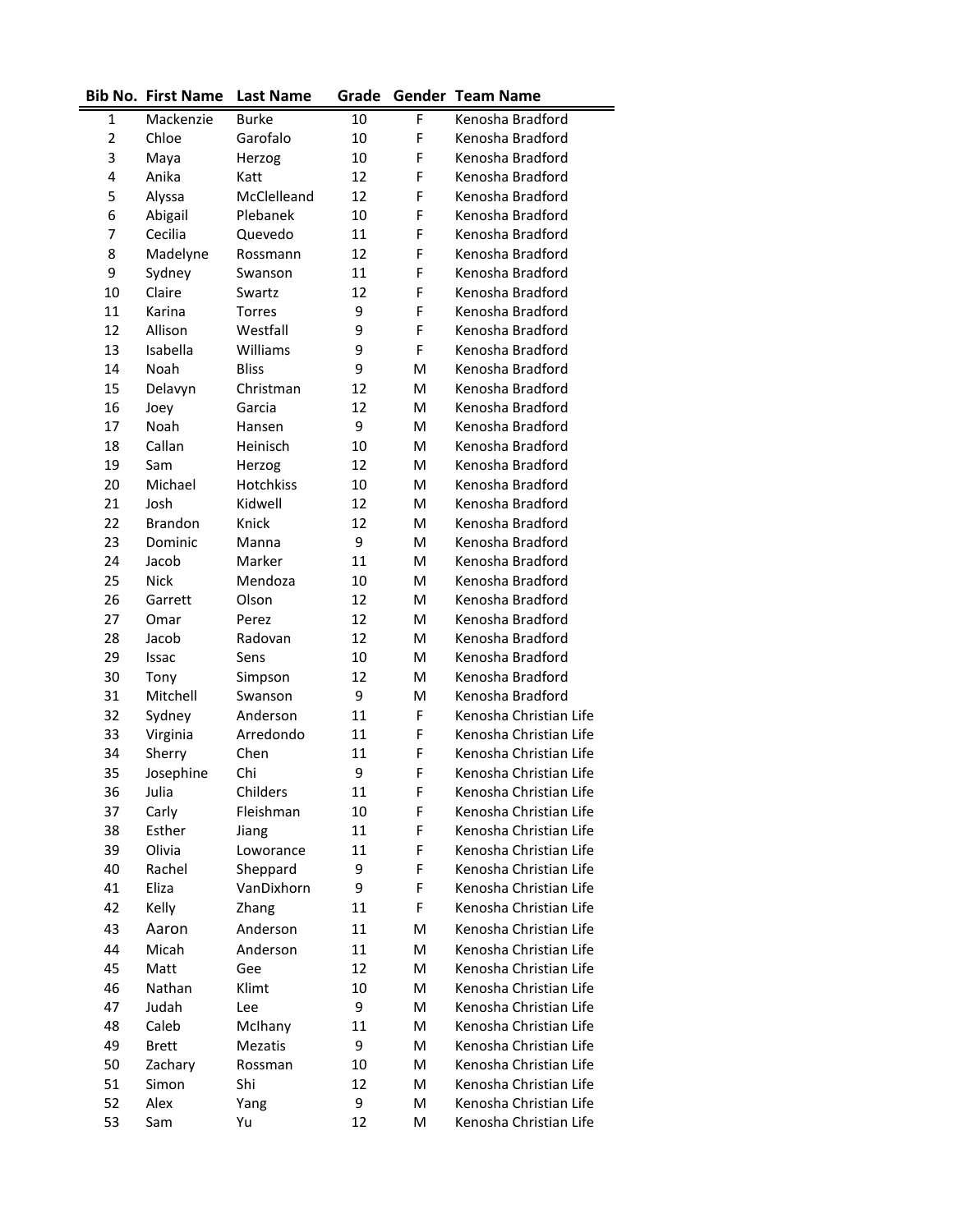| 54  | Molly       | Balch          | 11 | F | Kenosha Indian Trail |
|-----|-------------|----------------|----|---|----------------------|
| 55  | Kerigann    | <b>Ballard</b> | 12 | F | Kenosha Indian Trail |
| 56  | Tessa       | Caldwell       | 9  | F | Kenosha Indian Trail |
| 57  | Lillian     | Carrillo       | 10 | F | Kenosha Indian Trail |
| 58  | Kate        | Clady          | 11 | F | Kenosha Indian Trail |
| 59  | Ruth        | Daghfal        | 12 | F | Kenosha Indian Trail |
| 60  | Piper       | Gaffney        | 11 | F | Kenosha Indian Trail |
| 61  | Rylee       | Grove          | 9  | F | Kenosha Indian Trail |
| 62  | Lillian     | Hassan-Thoma   | 9  | F | Kenosha Indian Trail |
| 63  | Cristal     | Hernandez      | 11 | F | Kenosha Indian Trail |
| 64  | Yesenia     | Hernandez      | 12 | F | Kenosha Indian Trail |
| 65  | Emma        | Jiter          | 9  | F | Kenosha Indian Trail |
| 66  | Alicia      | Jones          | 12 | F | Kenosha Indian Trail |
| 67  | Elliana     | Knudsen        | 9  | F | Kenosha Indian Trail |
| 68  | Julia       | Kryca          | 11 | F | Kenosha Indian Trail |
| 69  | Carissa     | Kuehl          | 10 | F | Kenosha Indian Trail |
| 70  | Kalea       | Lamphier       | 10 | F | Kenosha Indian Trail |
| 71  | Ariel       | Lopez          | 11 | F | Kenosha Indian Trail |
| 72  | Samantha    | Lovell         | 10 | F | Kenosha Indian Trail |
| 73  | Megan       | Marifern       | 11 | F | Kenosha Indian Trail |
| 74  | Madelyn     | McCall         | 9  | F | Kenosha Indian Trail |
| 75  | Addie       | Monk           | 10 | F | Kenosha Indian Trail |
| 76  | Leah        | Popp           | 10 | F | Kenosha Indian Trail |
| 77  | Mary        | Pratt          | 10 | F | Kenosha Indian Trail |
| 78  | Payton      | Scoggin        | 9  | F | Kenosha Indian Trail |
| 79  | Jeanne      | Tolosa         | 12 | F | Kenosha Indian Trail |
| 80  | Stefinie    | Washington     | 9  | F | Kenosha Indian Trail |
| 81  | Olivia      | Zank           | 11 | F | Kenosha Indian Trail |
| 82  | David       | <b>Badillo</b> | 11 | M | Kenosha Indian Trail |
| 83  | Connor      | Calara         | 12 | M | Kenosha Indian Trail |
| 84  | Tonatiuh    | Chavez         | 11 | M | Kenosha Indian Trail |
| 85  | Caleb       | Cline          | 12 | M | Kenosha Indian Trail |
| 86  | Evan        | Edwards        | 12 | M | Kenosha Indian Trail |
| 87  | Jaydon      | <b>Ellis</b>   | 10 | M | Kenosha Indian Trail |
| 88  | William     | Gilbert        | 9  | M | Kenosha Indian Trail |
| 89  | Jacob       | Glinski        | 11 | M | Kenosha Indian Trail |
| 90  | Garrett     | Hatch          | 11 | Μ | Kenosha Indian Trail |
| 91  | <b>Nick</b> | Klinkhammer    | 9  | M | Kenosha Indian Trail |
| 92  | Kevin       | Koscinski      | 11 | Μ | Kenosha Indian Trail |
| 93  | Stefan      | Koscinski      | 9  | M | Kenosha Indian Trail |
| 94  | Troy        | Limbaugh       | 10 | M | Kenosha Indian Trail |
| 95  | Keegan      | Meier          | 9  | M | Kenosha Indian Trail |
| 96  | Trey        | Meier          | 11 | M | Kenosha Indian Trail |
| 97  | Trey        | Meier          | 11 | M | Kenosha Indian Trail |
| 98  | Nathan      | Mercado        | 10 | M | Kenosha Indian Trail |
| 99  | Landin      | Miller         | 10 | M | Kenosha Indian Trail |
| 100 | Connell     | Rooney         | 12 | Μ | Kenosha Indian Trail |
| 101 | Eric        | Salgado        | 9  | Μ | Kenosha Indian Trail |
| 102 | Joshua      | Schulz         | 10 | M | Kenosha Indian Trail |
| 103 | Mason       | Scoggin        | 11 | M | Kenosha Indian Trail |
| 104 | Lucas       | Steplyk        | 10 | M | Kenosha Indian Trail |
| 105 | Jacob       | Strain         | 12 | M | Kenosha Indian Trail |
| 106 | Jon         | Turner         | 9  | M | Kenosha Indian Trail |
| 107 | Clayton     | Wallace        | 11 | M | Kenosha Indian Trail |
| 108 | Jonas       | Waller         | 12 | M | Kenosha Indian Trail |
|     |             |                |    |   |                      |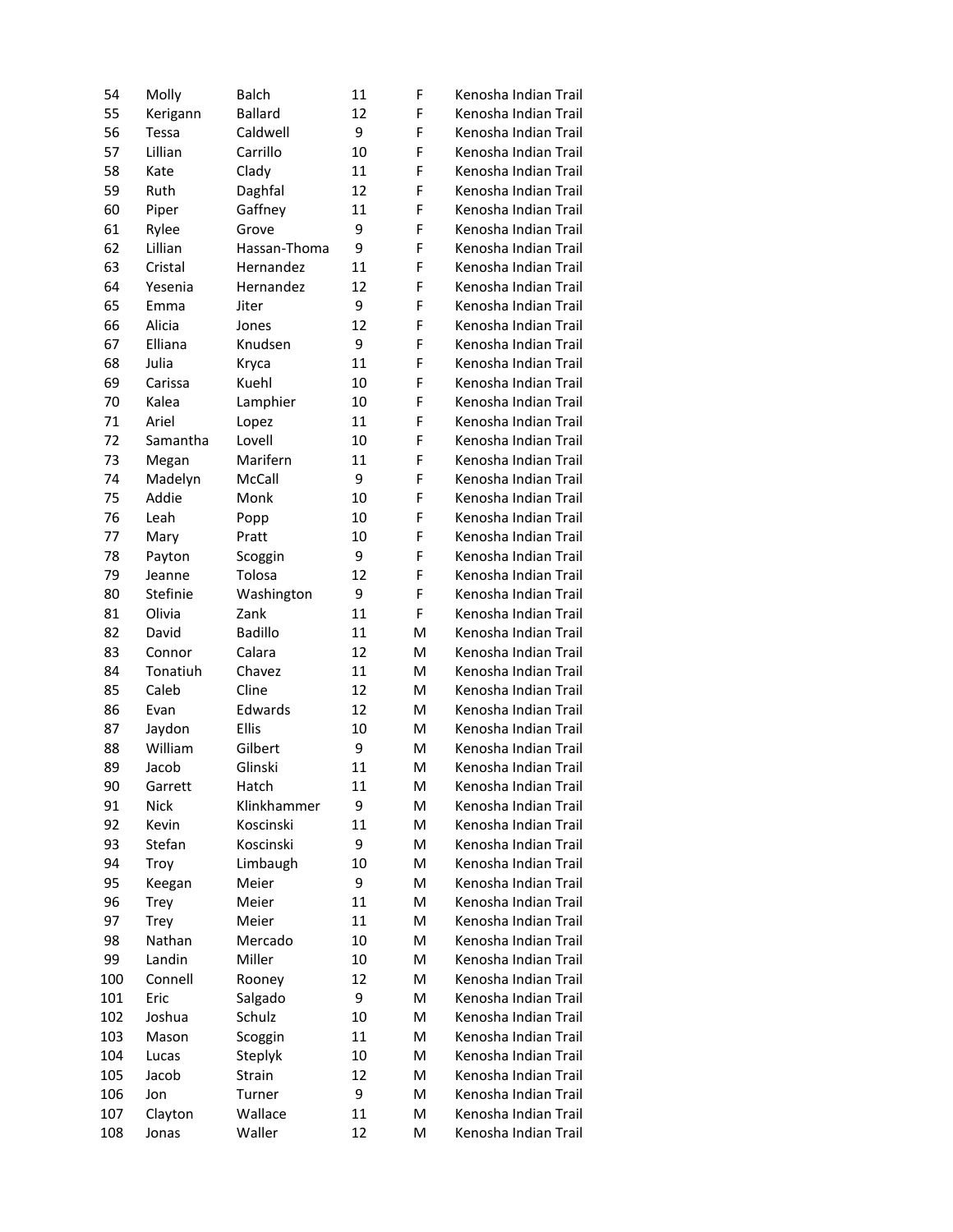| 109 | Justin      | Waller       | 10 | M | Kenosha Indian Trail |
|-----|-------------|--------------|----|---|----------------------|
| 110 | Tyler       | Wilson       | 9  | M | Kenosha Indian Trail |
| 111 | Ben         | Wirch        | 10 | M | Kenosha Indian Trail |
| 112 | Maryjoseph  | Acosta       | 10 | F | Kenosha St. Joseph   |
| 113 | Taylor      | <b>Bjork</b> | 12 | F | Kenosha St. Joseph   |
| 114 | Mary        | <b>Bolog</b> | 11 | F | Kenosha St. Joseph   |
| 115 | Alex        | Daher        | 11 | F | Kenosha St. Joseph   |
| 116 | Emma        | Getka        | 10 | F | Kenosha St. Joseph   |
| 117 | Grace       | Haugstad     | 12 | F | Kenosha St. Joseph   |
| 118 | Ellie       | Mandli       | 11 | F | Kenosha St. Joseph   |
| 119 | Maggie      | McGuire      | 12 | F | Kenosha St. Joseph   |
| 120 | Grace       | Prostko      | 10 | F | Kenosha St. Joseph   |
| 121 | Alyssa      | Schmitz      | 11 | F | Kenosha St. Joseph   |
| 122 | Joelle      | Tarczewski   | 12 | F | Kenosha St. Joseph   |
| 123 | Christopher | Catunao      | 12 | M | Kenosha St. Joseph   |
| 124 | Luca        | Conforti     | 10 | M | Kenosha St. Joseph   |
| 125 | Noah        | Davis        | 9  | M | Kenosha St. Joseph   |
| 126 | Hayden      | Dippel       | 10 | M | Kenosha St. Joseph   |
| 127 | Thomas      | Dippel       | 9  | M | Kenosha St. Joseph   |
| 128 | Ben         | Franklin     | 11 | M | Kenosha St. Joseph   |
| 129 | Dominik     | Gillespie    | 11 | M | Kenosha St. Joseph   |
| 130 | Ethan       | Harron       | 10 | M | Kenosha St. Joseph   |
| 131 | <b>Nick</b> | Harron       | 12 | M | Kenosha St. Joseph   |
| 132 | Val         | laquinta     | 11 | M | Kenosha St. Joseph   |
| 133 | Vinny       | Infusino     | 12 | M | Kenosha St. Joseph   |
| 134 | Joseph      | Istvanek     | 10 | M | Kenosha St. Joseph   |
| 135 | Wylie       | Knight       | 10 | M | Kenosha St. Joseph   |
| 136 | Rocco       | Matteucci    | 10 | M | Kenosha St. Joseph   |
| 137 | Colin       | Mills        | 9  | M | Kenosha St. Joseph   |
| 138 | Israel      | Mondragon    | 11 | M | Kenosha St. Joseph   |
| 139 | Jack        | Moyer        | 11 | M | Kenosha St. Joseph   |
| 140 | Michael     | Mullen       | 11 | M | Kenosha St. Joseph   |
| 141 | Luke        | <b>Nuzzo</b> | 12 | M | Kenosha St. Joseph   |
| 142 | Michael     | Pienkos      | 11 | M | Kenosha St. Joseph   |
| 143 | Daniel      | San Nicolas  | 10 | M | Kenosha St. Joseph   |
| 144 | Giancarlo   | Smith        | 10 | M | Kenosha St. Joseph   |
| 145 | Sam         | Speca        | 12 | M | Kenosha St. Joseph   |
| 146 | John        | Walls        | 10 | M | Kenosha St. Joseph   |
| 147 | Katie       | Castelli     | 9  | F | Kenosha Tremper      |
| 148 | Marissa     | Chon         | 9  | F | Kenosha Tremper      |
| 149 | Makayla     | Crane        | 11 | F | Kenosha Tremper      |
| 150 | Meira       | Domash       | 10 | F | Kenosha Tremper      |
| 151 | Makayla     | Falcone      | 10 | F | Kenosha Tremper      |
| 152 | Isadora     | Gideon       | 10 | F | Kenosha Tremper      |
| 153 | Jenna       | Hagen        | 11 | F | Kenosha Tremper      |
| 154 | Vera        | Henrique     | 12 | F | Kenosha Tremper      |
| 155 | Jayden      | Ingram       | 9  | F | Kenosha Tremper      |
| 156 | Jennifer    | Jones        | 10 | F | Kenosha Tremper      |
| 157 | Addie       | Kormonicka   | 11 | F | Kenosha Tremper      |
| 158 | Abby        | Lawler       | 10 | F | Kenosha Tremper      |
| 159 | Sydney      | LoMonaco     | 9  | F | Kenosha Tremper      |
| 160 | Faith       | Marschel     | 9  | F | Kenosha Tremper      |
| 161 | Guadalupe   | Miranda      | 12 | F | Kenosha Tremper      |
| 162 | Thalia      | Miranda      | 9  | F | Kenosha Tremper      |
| 163 | Marissa     | Oksa         | 12 | F | Kenosha Tremper      |
|     |             |              |    |   |                      |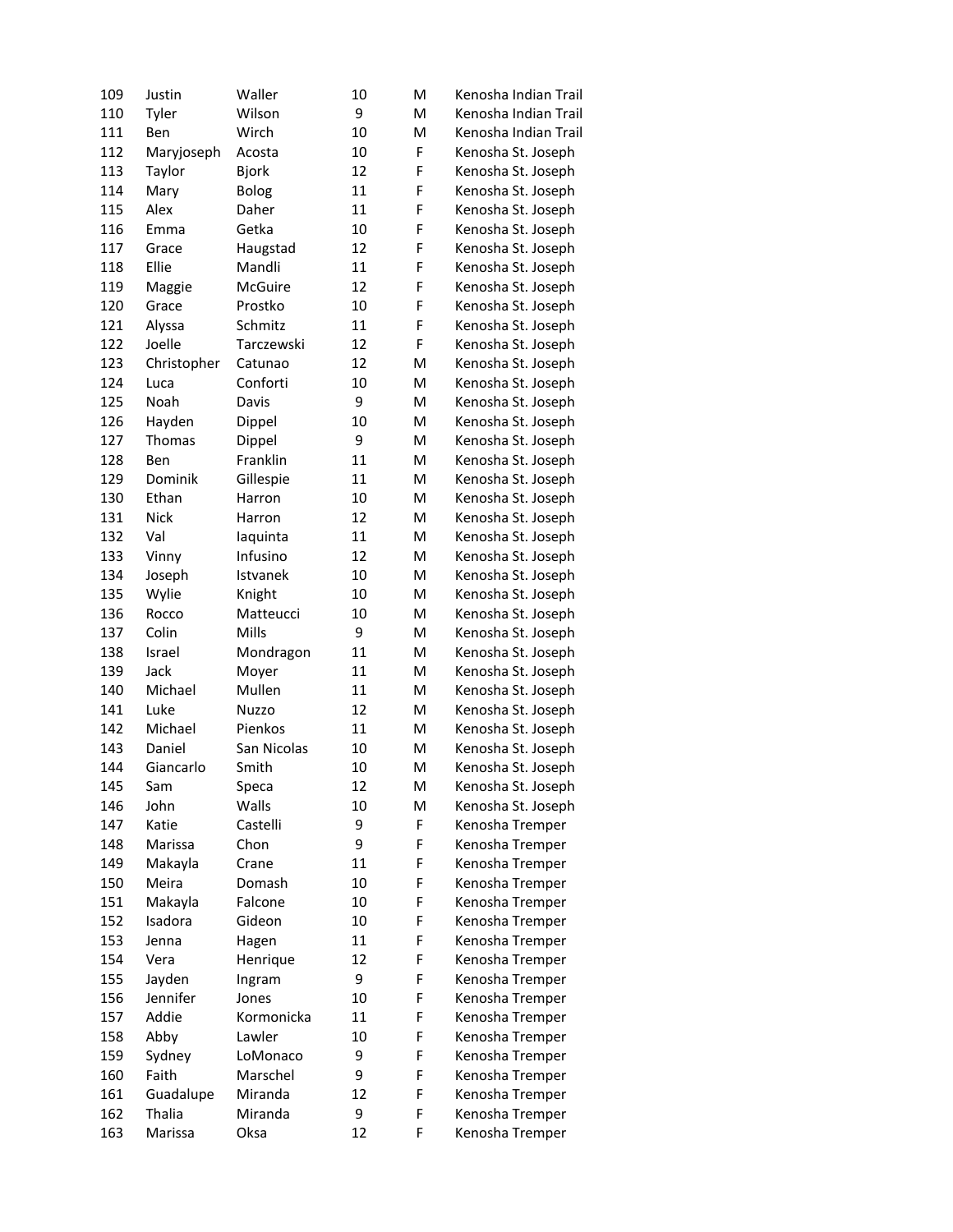| 164 | Emma      | Pearl           | 10 | F | Kenosha Tremper           |
|-----|-----------|-----------------|----|---|---------------------------|
| 165 | Jamie     | Pena            | 10 | F | Kenosha Tremper           |
| 166 | Veronica  | Perez           | 9  | F | Kenosha Tremper           |
| 167 | Sarah     | Sargent         | 10 | F | Kenosha Tremper           |
| 168 | Hannah    | Vedder          | 9  | F | Kenosha Tremper           |
| 169 | Caitlyn   | Werve           | 11 | F | Kenosha Tremper           |
| 170 | Audrey    | Wilk            | 10 | F | Kenosha Tremper           |
| 171 | Jack      | <b>Burleson</b> | 11 | M | Kenosha Tremper           |
| 172 | Jackson   | Davis           | 12 | м | Kenosha Tremper           |
| 173 | Sam       | Eggert          | 12 | M | Kenosha Tremper           |
| 174 | Alan      | Filer           | 10 | M | Kenosha Tremper           |
| 175 | Johnny    | George          | 10 | M | Kenosha Tremper           |
| 176 | Michael   | Hull            | 10 | M | Kenosha Tremper           |
| 177 | Nathan    | Jackson         | 10 | M | Kenosha Tremper           |
| 178 | Jeffrey   | Lentz           | 9  | M | Kenosha Tremper           |
| 179 | Dylan     | Mahant          | 11 | M | Kenosha Tremper           |
| 180 | Mateo     | Malacara        | 11 | M | Kenosha Tremper           |
| 181 | Colin     | Mossman         | 10 | M | Kenosha Tremper           |
| 182 | Caleb     | Neill           | 12 | M | Kenosha Tremper           |
| 183 | Sebastian | Pokorny         | 11 | M | Kenosha Tremper           |
| 184 | Cale      | Ricciardi       | 12 | M | Kenosha Tremper           |
| 185 | Michael   | <b>States</b>   | 10 | M | Kenosha Tremper           |
| 186 | Andrew    | Stich           | 10 | M | Kenosha Tremper           |
| 187 | Rylan     | Taylor          | 9  | M | Kenosha Tremper           |
| 188 | Everardo  | Villagrano      | 11 | M | Kenosha Tremper           |
| 189 | Owen      | West            | 10 | M | Kenosha Tremper           |
| 190 | Jordan    | Wheeler         | 10 | M | Kenosha Tremper           |
| 191 | Camren    | Cheney          | 10 | F | Shoreland Lutheran        |
| 192 | Lorelli   | Fischer         | 11 | F | Shoreland Lutheran        |
| 193 | Jenna     | Kassen          | 12 | F | Shoreland Lutheran        |
| 194 | Chelby    | Koker           | 12 | F | Shoreland Lutheran        |
| 195 | Kyrie     | Patterson       | 10 | F | Shoreland Lutheran        |
| 196 | Paige     | Pimentel        | 11 | F | Shoreland Lutheran        |
| 197 | Jazzy     | Rosario         | 9  | F | Shoreland Lutheran        |
| 198 | Lydia     | Zarling         | 10 | F | <b>Shoreland Lutheran</b> |
| 199 | Jonah     | <b>Babinec</b>  | 12 | M | Shoreland Lutheran        |
| 200 | Quinton   | Bolton          | 10 | м | Shoreland Lutheran        |
| 201 | John      | Innamorato      | 11 | M | Shoreland Lutheran        |
| 202 | Andrew    | Koestler        | 12 | M | Shoreland Lutheran        |
| 203 | Caleb     | Lash            | 12 | M | Shoreland Lutheran        |
| 204 | Noah      | Moore           | 9  | M | Shoreland Lutheran        |
| 205 | Caden     | Nahf            | 11 | M | Shoreland Lutheran        |
| 206 | Richard   | Schaefer        | 11 | M | <b>Shoreland Lutheran</b> |
| 207 | Heaven    | Anderson        | 11 | F | Westosha Central          |
| 208 | Malia     | Berhardt        | 12 | F | Westosha Central          |
| 209 | Ashlee    | Calkins         | 11 | F | Westosha Central          |
| 210 | Samantha  | Ceisel          | 11 | F | Westosha Central          |
| 211 | Jordan    | Dahlberg        | 11 | F | Westosha Central          |
| 212 | Alexandra | Denman          | 10 | F | Westosha Central          |
| 213 | Anastasia | Doyle-Bruce     | 11 | F | Westosha Central          |
| 214 | Arianna   | Eiler           | 9  | F | Westosha Central          |
| 215 | Jade      | Fluger          | 12 | F | Westosha Central          |
| 216 | Gina      | Grenyo          | 9  | F | Westosha Central          |
| 217 | Aleena    | Haider          | 9  | F | Westosha Central          |
| 218 | Lauren    | Landry          | 9  | F | Westosha Central          |
|     |           |                 |    |   |                           |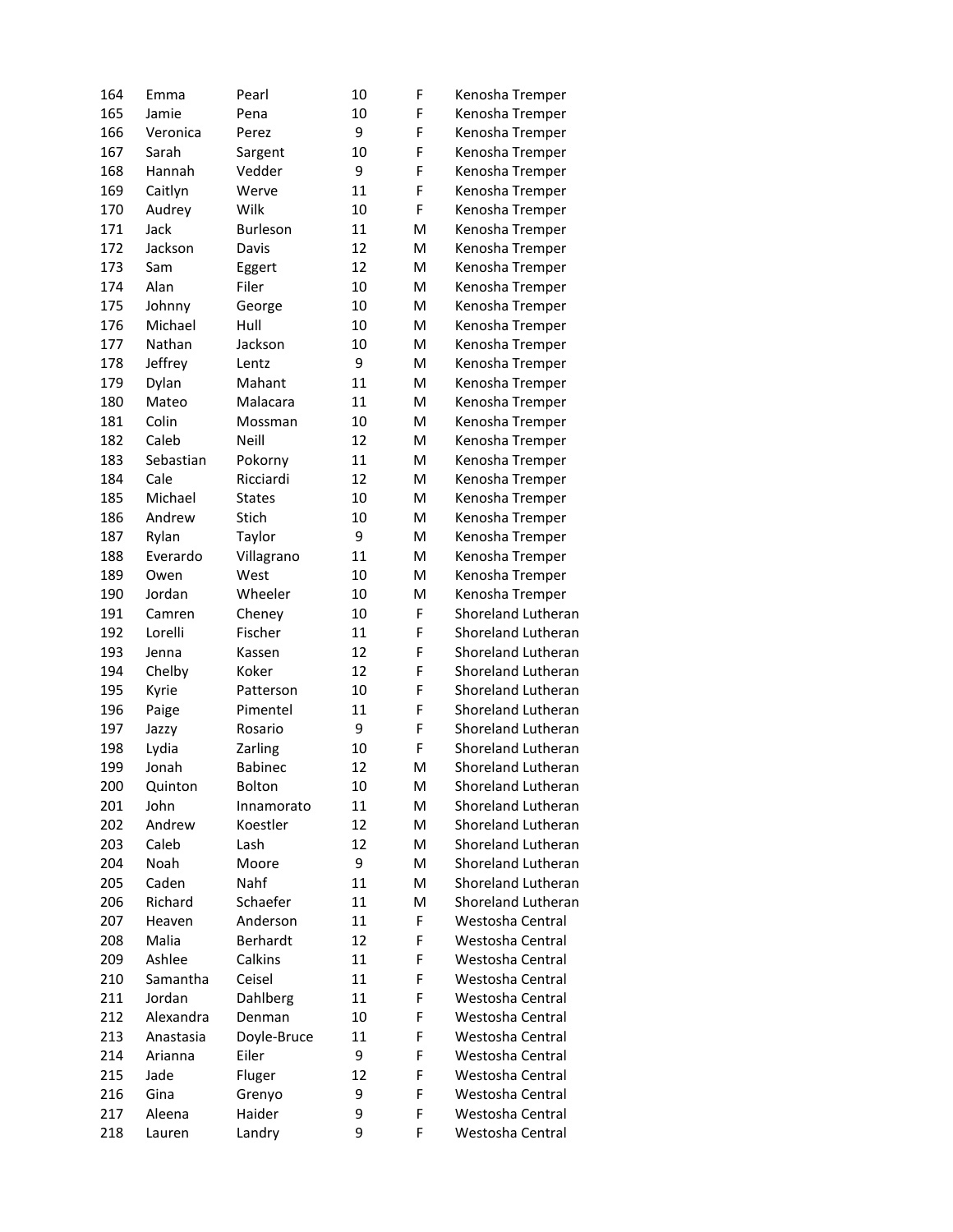| 219 | Jaden        | <b>Morris</b>       | 11 | F | Westosha Central    |
|-----|--------------|---------------------|----|---|---------------------|
| 220 | Tori         | Parrish             | 9  | F | Westosha Central    |
| 221 | Neha         | Patel               | 12 | F | Westosha Central    |
| 222 | Kelsi        | <b>Santos</b>       | 10 | F | Westosha Central    |
| 223 | Leann        | Schroeder           | 9  | F | Westosha Central    |
| 224 | Jennifer     | Sheen               | 12 | F | Westosha Central    |
| 225 | Jessica      | Sheen               | 12 | F | Westosha Central    |
| 226 | Jenna        | Ziemelis            | 11 | F | Westosha Central    |
| 227 | Will         | Allen               | 9  | M | Westosha Central    |
| 228 | Joesph       | Baer                | 12 | м | Westosha Central    |
| 233 | Christopher  | <b>Blake Delong</b> | 10 | M | Westosha Central    |
| 234 | Robert       | <b>Bullard</b>      | 12 | M | Westosha Central    |
| 235 | Zach         | Cain                | 12 | M | Westosha Central    |
| 236 | Ethan        | Chyla               | 11 | M | Westosha Central    |
| 237 | Logan        | Deegan              | 12 | м | Westosha Central    |
| 238 | Jacob        | Delavan             | 12 | м | Westosha Central    |
| 239 | Phineas      | Doyle-Bruce         | 9  | M | Westosha Central    |
| 240 | Carson       | Edquist             | 11 | M | Westosha Central    |
| 241 | Will         | Fisch               | 9  | M | Westosha Central    |
| 242 | Jacob        | Galley              | 9  | M | Westosha Central    |
| 243 | Matt         | Grenyo              | 11 | M | Westosha Central    |
| 244 | Dylan        | Hartnek             | 10 | M | Westosha Central    |
| 245 | Colton       | Hauser              | 11 | м | Westosha Central    |
| 246 | Eddy         | Jahnke              | 11 | M | Westosha Central    |
| 247 | Jasiah       | Johnson             | 11 | M | Westosha Central    |
| 248 | Adam         | Kordecki            | 12 | M | Westosha Central    |
|     | <b>Miles</b> |                     | 9  | M |                     |
| 249 |              | Lenz                |    |   | Westosha Central    |
| 250 | Cameron      | Lord                | 12 | M | Westosha Central    |
| 316 | Paul         | Lynch               | 11 | M | Westosha Central    |
| 317 | Max          | Matushek            | 11 | M | Westosha Central    |
| 318 | Anthony      | Maxon               | 9  | м | Westosha Central    |
| 319 | Carson       | Meredith            | 11 | M | Westosha Central    |
| 320 | Connor       | Murray              | 9  | M | Westosha Central    |
| 321 | Kyle         | Pflug               | 11 | M | Westosha Central    |
| 322 | Matt         | Pham                | 12 | M | Westosha Central    |
| 323 | Frank        | Quinones            | 10 | M | Westosha Central    |
| 324 | Evan         | Rosenick            | 9  | м | Westosha Central    |
| 325 | Alex         | Rubenacker          | 12 | Μ | Westosha Central    |
| 326 | Carter       | Schuler             | 9  | Μ | Westosha Central    |
| 327 | Ryan         | Schumacher          | 12 | Μ | Westosha Central    |
| 328 | lan          | Slade               | 10 | Μ | Westosha Central    |
| 329 | Ronny        | Verhaalen           | 11 | Μ | Westosha Central    |
| 330 | Steven       | Verhaalen           | 9  | Μ | Westosha Central    |
| 331 | Bill         | Vineyard            | 12 | Μ | Westosha Central    |
| 332 | Curtis       | Vineyard            | 12 | Μ | Westosha Central    |
| 333 | Barbara      | Cooper              | 11 | F | Wilmot Union        |
| 334 | Gabrielle    | Gaynor              | 11 | F | <b>Wilmot Union</b> |
| 335 | Helena       | Gomez               | 10 | F | Wilmot Union        |
| 336 | Ella         | Holst               | 11 | F | <b>Wilmot Union</b> |
| 337 | Karoline     | Klahs               | 12 | F | <b>Wilmot Union</b> |
| 338 | Haley        | Lamberson           | 12 | F | Wilmot Union        |
| 339 | Alyssa       | Muzzy               | 11 | F | Wilmot Union        |
| 340 | Tara         | Nopenz              | 11 | F | Wilmot Union        |
| 341 | Caylee       | Pearson             | 11 | F | Wilmot Union        |
| 342 | Trinity      | Shulka              | 9  | F | Wilmot Union        |